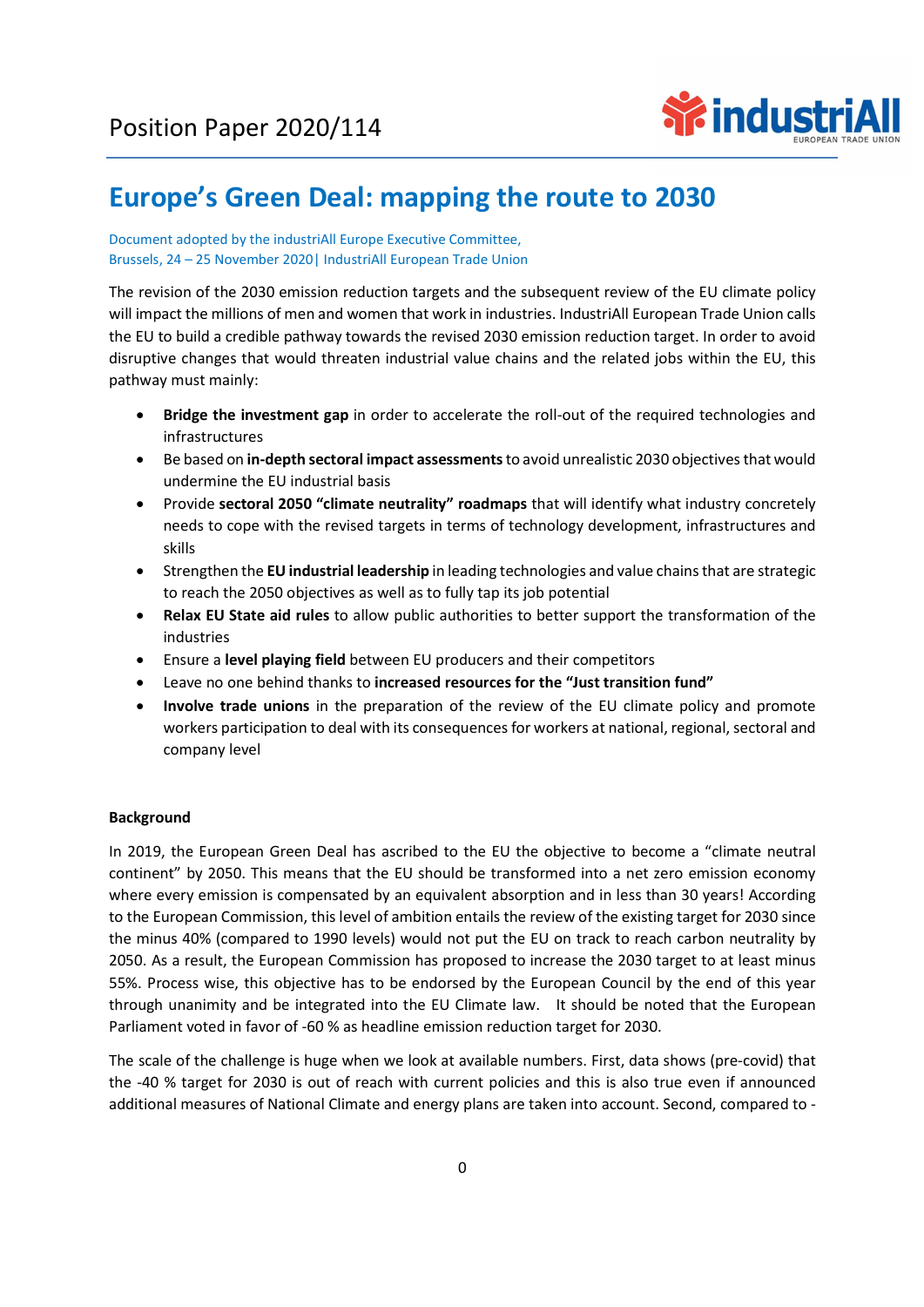

40 %, moving to -55% would mean almost doubling the efforts to reduce emissions by 2030<sup>1</sup> [see impact assessment] . Reaching the 2050 "climate neutrality" objective will not be easier since it requires to reduce greenhouse gas emissions by more than 128 MT CO2e every year whereas between 1990 and 2018, the EU has reduced its emissions by 47 MT CO2 e every year<sup>2</sup>. Reminding the scale of the challenge should not be seen as an attempt to undermine the Paris agreement objectives but rather as a necessary clarification exercise regarding what is at stake for workers.

In order to fill the deep climate ambition gap towards 2030 and 2050 targets, and provided that the European council endorses the -55% objective, the European Commission will come by the end of June 2021 with a series of legislative proposals clustered as the "Fit to 55% package". This will mainly contain proposals to revise the EU Emissions Trading System (ETS) Directive, the Effort sharing Regulation, the Renewable Energy and Energy Efficiency Directives as well as the Regulation setting CO2 emission standards for cars and the Third Energy package for gas. The EC will also make a proposal to set up a Carbon Border Adjustment Mechanism (CBAM). Those proposals will complement the measures already announced in the context of the European Green Deal.

As stated in the Policy paper adopted by the Executive Committee in November 2019 in Helsinki, industriAll Europe supports the plan of going climate neutral by 2050 if a 'just transition' is guaranteed. The aim of this document is to remind the key requirements that should be fulfilled to make the step up of the EU 2030 emission reductions targets reachable and to make the EU climate policy in line with the Just transition principles:

- 1. First, the design of the upcoming legislative proposals expected by the end of June 2021 under the umbrella of the "Fit to 55 package" must be based on a sustainable industrial policy that will secure good jobs while providing the necessary measures to transform EU industrial value chains.
- 2. Second, the measures that will accompany the step up of the 2030 targets must also support workers in sectors and regions the most exposed to decarbonization side effects.
- 3. Thirdly, trade union participation must be ensured at every step of the discussion from the European and national decision making processes to the sectoral and company levels.

We believe that our demand for a Just transition that leaves no one behind is even more important now that European workers are hit so hard by the unprecedented economic downturn created by the Pandemic.

### Bridging the investment gap

<sup>1</sup> According to the Impact assessment from the European Commission reaching -55% requires -2,7% of annual reductions whereas the -40% corresponds to -1,5% of annual emission reductions. 2

 $2$  EEA Report No 03/2020 / Trends and drivers of EU greenhouse gas emissions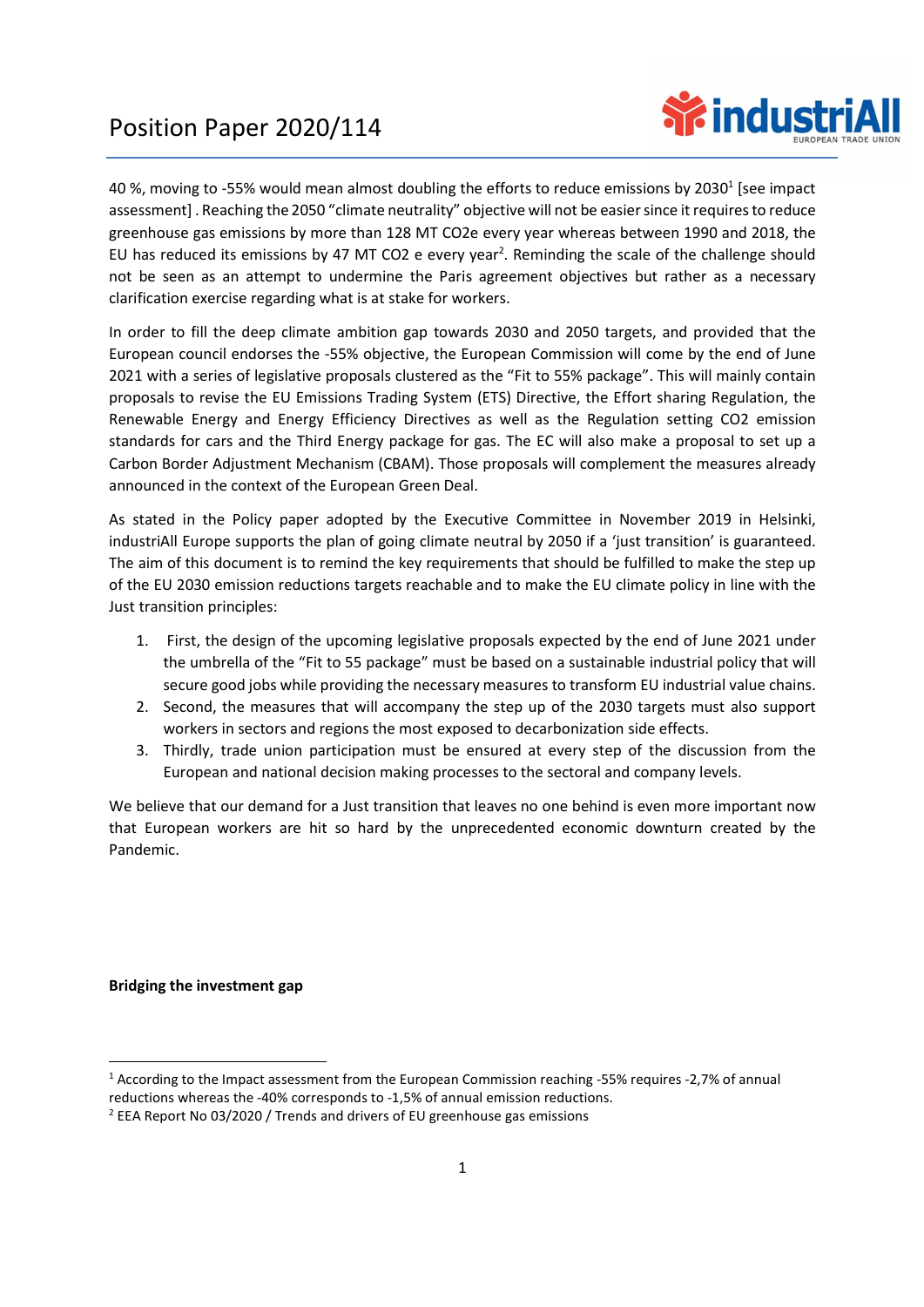

The emission reduction gap is also an investment gap. According to the European Commission, reaching the 40% target by 2030 would require on average EUR 336 billion additional investment per annum (constant prices of 2015), which is equivalent to 2.3% of GDP. The 55% compatible scenarios require on average EUR 438 bn of additional annual investment, which is equivalent to 2.7-3% of GDP. For the energy sector, it would mean EUR 7,7 Bn of additional annual investment (compared to the baseline scenario of reaching 40%) in power grid until 2030 and EUR 14,4 Bn in power plants. For industrial sectors, the additional yearly investment must be about EUR 3,4bn. This investment gap is made even deeper with the current economic downturn that impacts both liquidity of private companies and taxation resources of public authorities.

The EUR 750 bn made available under the umbrella of the Next Generation EU (NGEU) must be used to fill that gap, keeping in mind that NGEU is only available for 2021-2023. Beyond that date, the EUR 1 074 bn made available through the EU Multiannual Financial Framework for 2021-27 should be used as a massive stimulus to support efforts to decarbonize the EU industries. The climate spending target is welcome if it drives investments also towards sectors where low-carbon technologies are expensive and where the risk of investment related to emerging technologies is high. As a result, industrial sectors, and Energy intensive industries in particular should not be overlooked in the allocation of climate-related expenditures. The EU taxonomy for sustainable investment and the EU Green Bonds standards must identify investment in low-carbon technologies for industrial sectors as a political priority.

Given the investment challenge at stake, industriAll Europe strongly deplores the cuts that the European Council did on the 21<sup>st</sup> of July in key instruments such as Horizon Europe and Invest EU that must significantly contribute to attract private investment to accelerate the roll out of low-carbon breakthrough technologies in industrial sectors. industriAll Europe is worried to see that the Emissions trading auctioning revenues will be used as a resource for the repayment of NGEU. ETS auctioning revenues must be used in priority to finance innovation and infrastructures in sectors covered by the EU ETS, keeping in mind that ETS auctioning revenues are currently almost entirely collected at national level and mainly used by Member States for climate and energy related purposes. In the same way, the setup of a Carbon Border Adjustment Mechanism (CBAM) must lead to level the playing field between EU industrial producers and their main competitors. Its design cannot aim in priority to generate revenues to be used to repay NGEU. Again these revenues should in priority catalyse the transformation of concerned industrial value chains. Similarly, at least part of the tax revenue from non-recycled plastics should be earmarked to facilitate the increase of plastics recycling by promoting the necessary infrastructure and technology. To avoid to deprive industrial innovation of crucial resources it needs to cope with the EU 2030 and 2050 targets, the EU should contemplate in priority other options to reimburse NGEU. A Financial Transaction Tax and a Digital Tax should provide the bulk of the necessary resources.

However, filling the investment gap is not a task that can be managed with EU funds alone. Mainly this task will have to be financed by the member states and their budgets. The EU must also permanently pave the way so that member states can raise the necessary investments. This includes the abolition of the fiscal pact and the introduction of a golden investment rule in the stability and growth pact, which provides that investments in reaching the European Green Deal objectives are exempted from the European fiscal rules. This should go hand in hand with efforts to strengthen the EU cohesion policy across the board.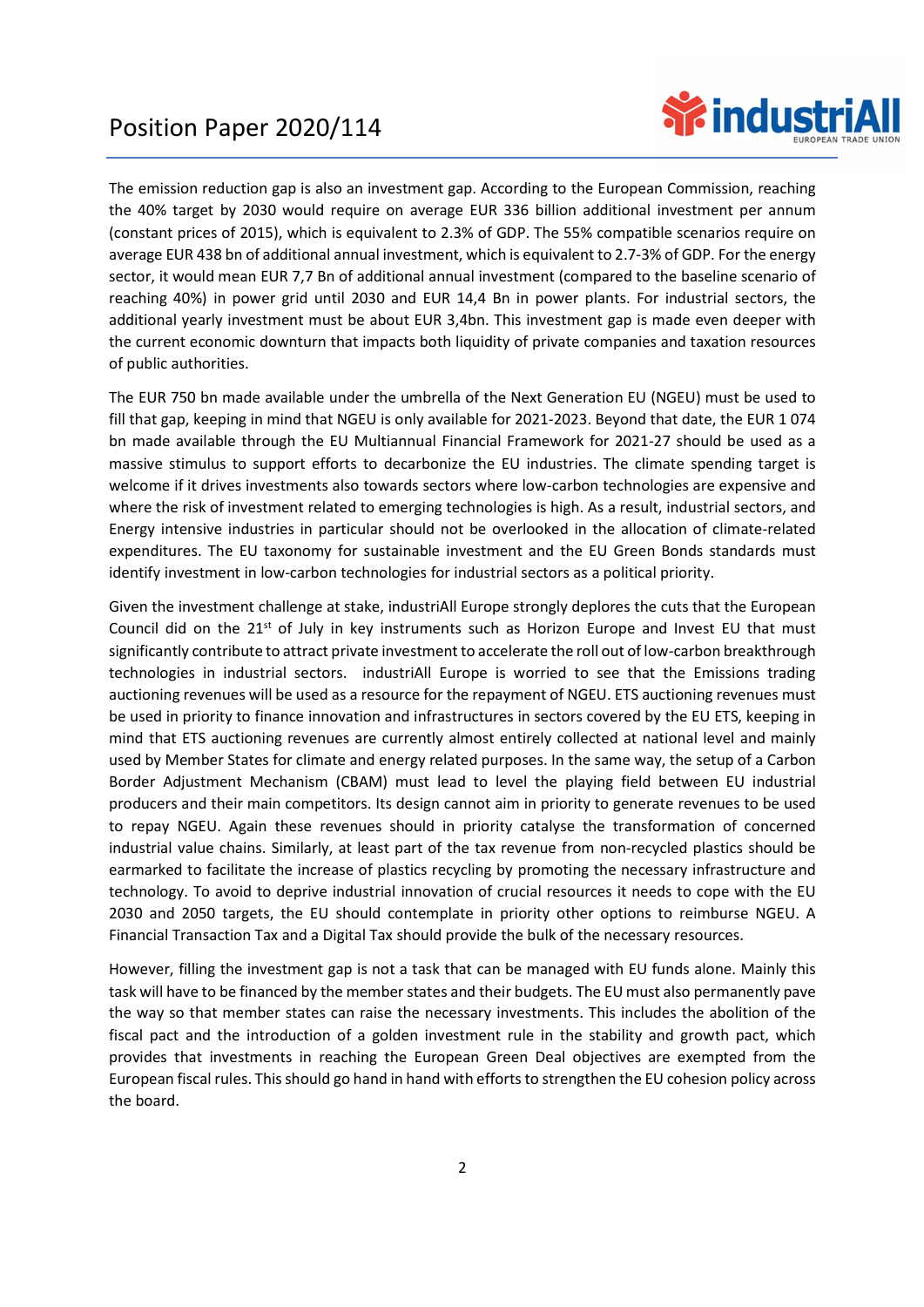

Companies have also a responsibility in bridging the investment gap. Tax fraud or tax avoidance have deprived public authorities of significant amount of public money that could have been used in support of reaching the "climate neutrality" objectives. In the same way, dividend policy of multinational companies undermine their capacity to invest in the modernization of the industrial supply chains. Companies have also a responsibility to use the results of EU funded innovation to invest and create jobs in Europe.

### An industrial policy at scale

Keeping and building strong industrial value chains in the EU is crucial to reach the EU climate objectives since job creation will be among the main levers of public support for the EU climate policy but also because industries have the potential to deliver solutions to decarbonize the EU economy.

The review of the EU climate legislation related to the move to 55 % must be based on 2030 in-depth sectoral impact assessments in order to identify what is achievable in the coming decade in the sectors at stake. It should be kept in mind that many industrial sectors cannot follow a linear emission reduction pathway with current technologies in use. Those sectors will require the roll out of breakthrough technologies to be decarbonized. In the same way, the heavy investments that are needed to transform installations in these sectors require a high level of confidence in technologies that are not often mature yet and 2030 is less than an investment cycle away from now. Hence, any revision of the regulatory instruments impacting a sector should first clarify the readiness level of the possible breakthrough technologies to decarbonize the sector at stake as well as the time and the investment needed to spread their use. Deciding on the revision of the EU 2030 EU climate instruments without having a clear picture of what is possible in the different sectors might put at risk industrial value chains and the related jobs. Such an approach would be a major strategic mistake.

The EU Emissions Trading System (EU ETS) has a role to play, certainly to further decarbonize power production, but it cannot be seen as the main driver of emission reductions, especially for Energyintensive industries. Betting on the theoretical assumption that a strengthened ETS would trigger investment through a much higher carbon price, completely overlooks the variety of readiness of breakthrough technologies across sectors. According to available studies, putting the EU ETS in line with the 55% scenario would mean bringing the annual reduction of emissions from 2,2 % to 3,7%. Such a brutal modification raises a lot of fundamental questions for energy intensive industries. industriAll Europe will not accept to purely ideologic measures that would lead to an ETS disconnected from the reality of many industrial sectors. The EU ETS must be reformed in a way that will avoid disruptive changes for the industry and that will take duly into account the impact of the current economic downturn as well as the already existing competitiveness challenges (overcapacity on global markets, and competition distortion on the EU market due to state-owned enterprises from third countries and foreign subsidies). Time wise, any revision of the EU ETS that would increase the carbon price must be simultaneously accompanied by all the necessary measures to avoid carbon leakage, including a Carbon Border Adjustment Mechanism (CBAM).

In addition to a floor carbon price delivered by the EU ETS, the EU should develop "sectoral 2050 carbon neutrality roadmaps" with industrial stakeholders to identify sector specific needs in terms of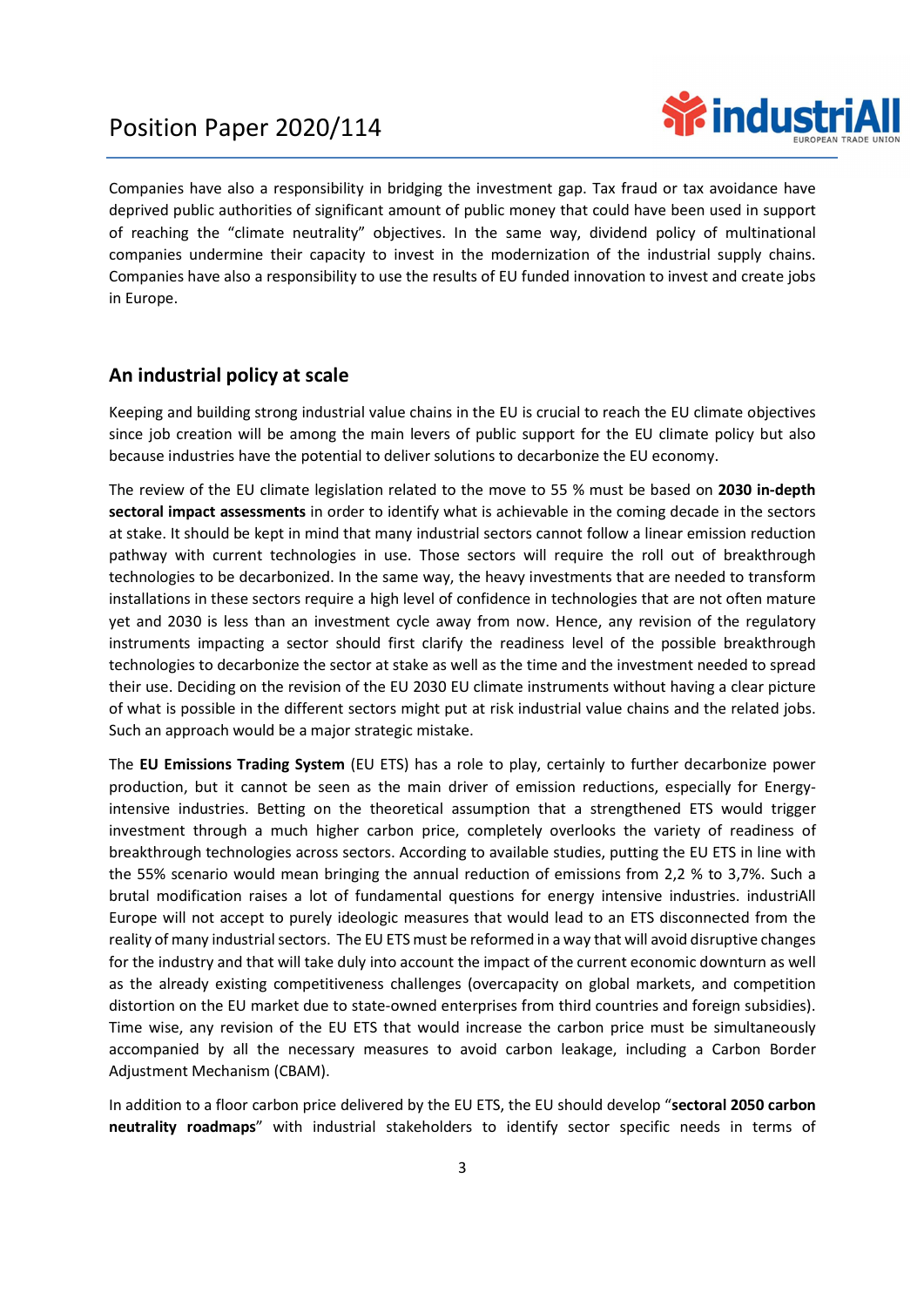

breakthrough technologies, innovation support, upfront investment, infrastructures and skills needs to prepare a qualified workforce. Where such plans already exist, they should be reviewed to incorporate new technology and regulatory developments as well as to check whether their content fits with the revised 2030 emission reduction target and subsequent policy revisions.

Additional horizontal instruments will be needed to create lead markets for industrial goods that will be produced through breakthrough low-carbon technologies. Public procurements, contracts for differences, product standards, are usually amongst the tools identified to reach that objective. The 2019 "Masterplan for a competitive transformation of EU Energy Intensive Industries aimed at enabling a climate neutral, circular economy by 2050" must now be translated into policy measures for the sectors at stake.

For industriAll Europe, it is of the utmost strategic importance for the EU to build the European industrial leadership in value chains leading the transition (among others: renewable energy, hydrogen, electromobility, batteries). As far as energy is concerned, the EU has a strong industrial know-how and historical leadership in manufacturing equipment and production. This must be kept and strengthened while respecting the technology neutrality principle as well as the specific circumstances of each member state. This is a matter of present and future employment but also a matter of strategic autonomy for the EU. Energy equipment must be seen as strategic and dealt with as such. iAE supports the joint development of European industrial clusters, such as the battery alliance, the European hydrogen strategy and offshore renewable energy hubs. The EU and its member states should prevent hostile and opportunistic takeovers from third countries and oppose plants and sites closures that could undermine the EU technological sovereignty regarding the low-carbon transition.

The EU industry will not be decarbonised in 30 years through a purely market-driven approach. The revision of the 2030 targets and of the EU climate policy instruments must also be coordinated with a revision of the EU competition law, notably regarding state aids. These rules should allow member states and subnational public authorities to better support industries on their path towards "climate neutrality". To avoid a fragmented approach across member states, the EU should also extend the use of the "Important projects of common European interest" to promote industry alliances along key technologies and sectors to reach carbon neutrality. In addition to the existing industry alliances on batteries, hydrogen-related technologies, raw materials, circular plastics, the EU should identify where additional coordination among member states is needed to create solid industrial value chains. A territorial approach must lead to a balanced location of industry alliances related projects across the EU.

Decarbonisation will require the quick roll out of new technologies or a dramatic scaling up of others that will exacerbate raw materials needs. The "Raw material action plan" must be adapted to the revision of the 2030 climate package in order to secure the supply of the necessary raw materials. The "circular economy package" must also, wherever possible, limit the use of primary raw material and significantly contribute to reaching the 2030 climate targets.

### Just transition Mechanism and Funds must be scaled up